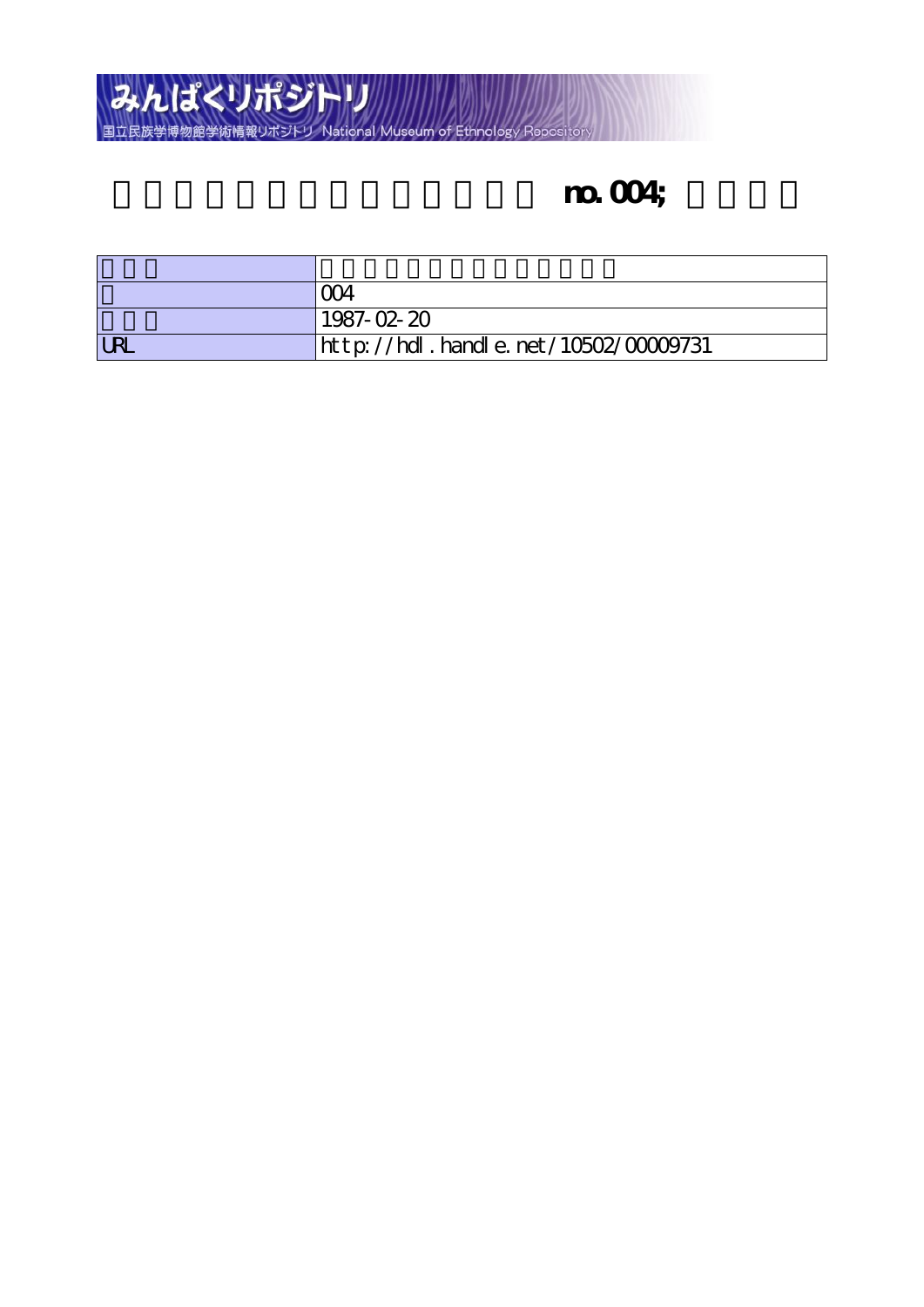

# 国立民族学博物館 研究報告別冊

**西欧型服装の形成** 

一 和服論の観点から一

大丸 弘



国立民族学博物館 | 〒565 大阪府吹田市千里 万博公園 TEL, 06-876-2151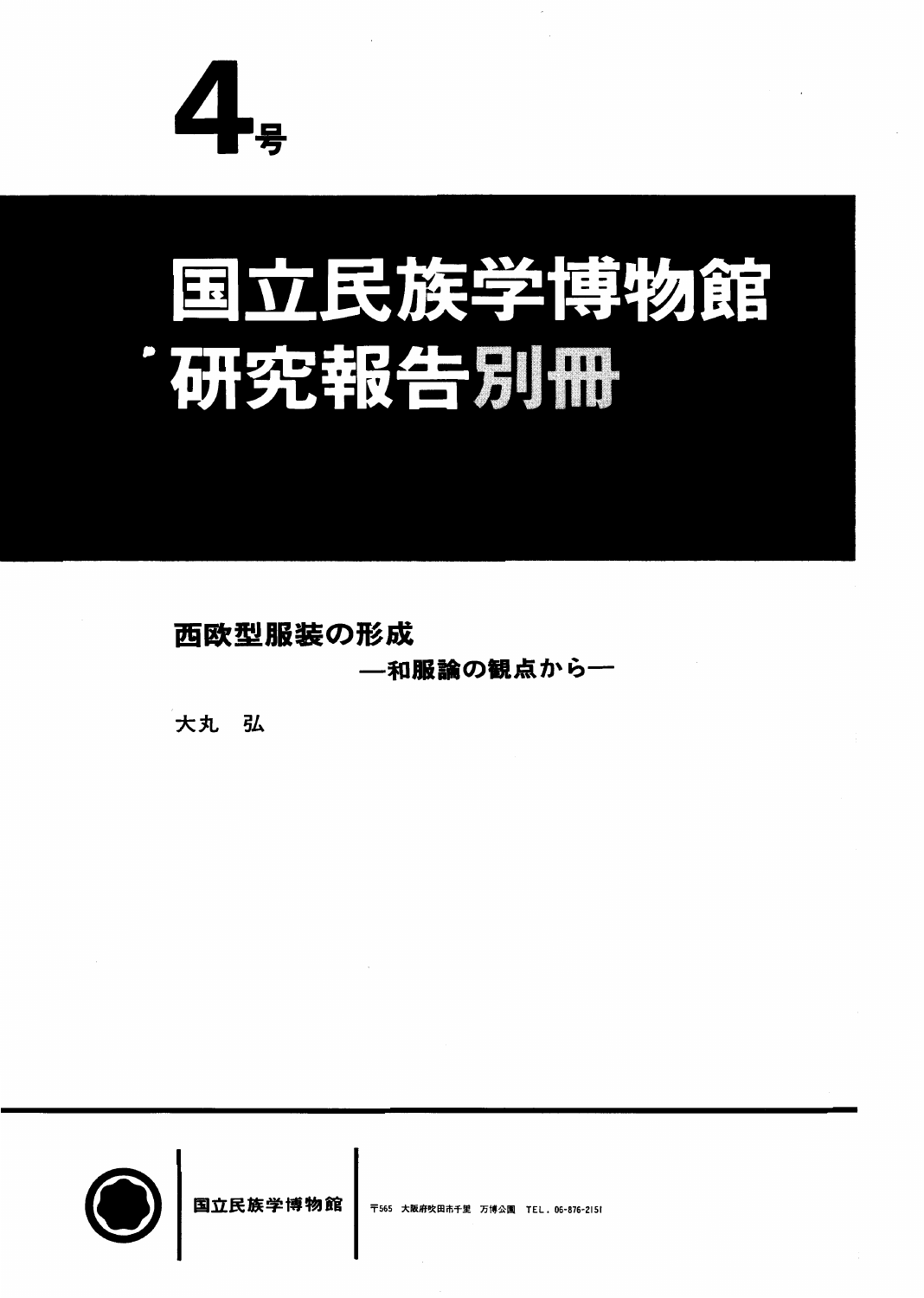## 西欧型服装の形成

-- 和服論の観点から--

### 大 丸 弘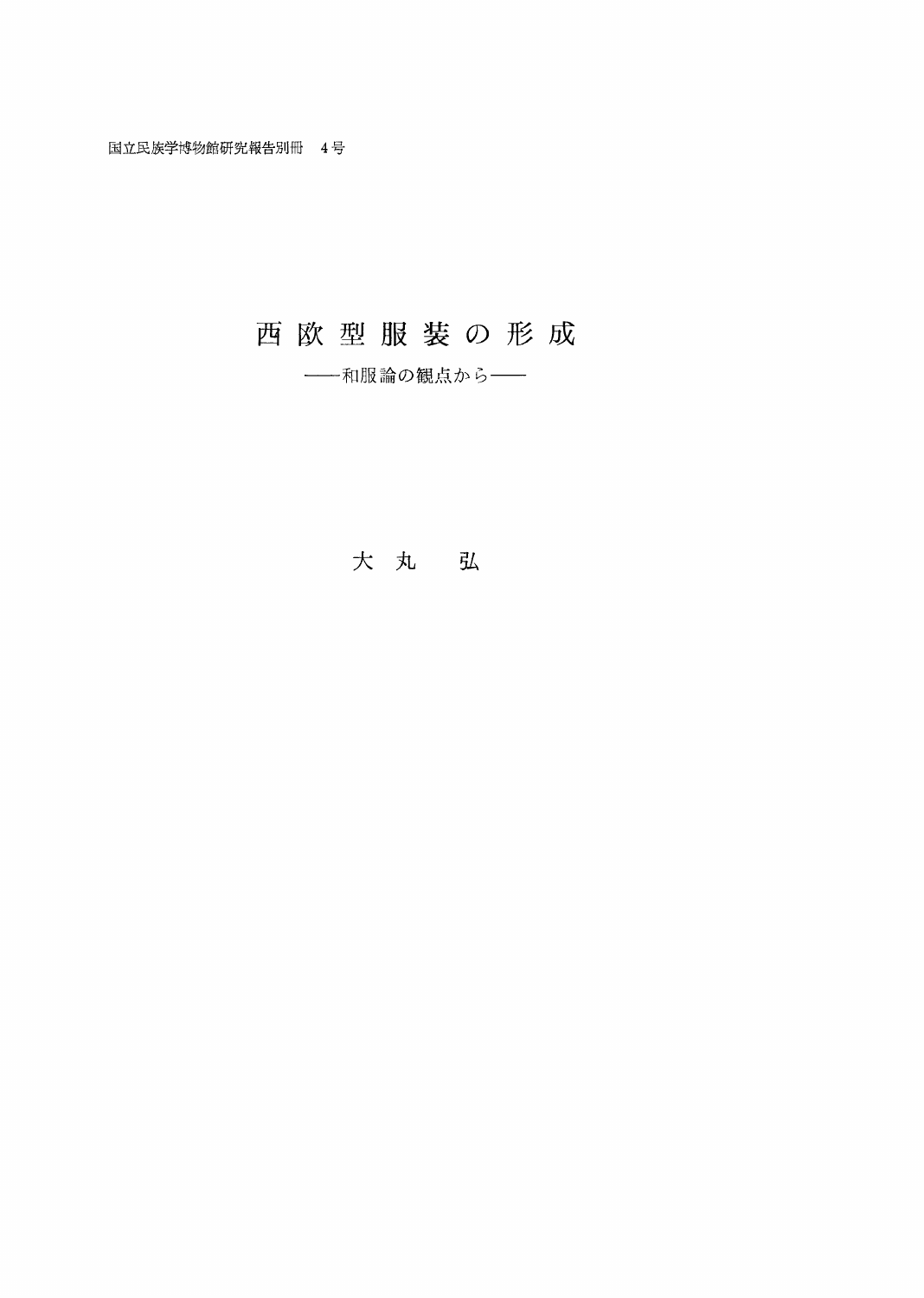#### The Formation of Western Type Clothes

#### -Comparison with the Japanese Clothes-

#### Hiroshi DAIMARU

 This paper, analyze the characteristics of Western clothes based on their origin and development.

The following features of the Western clothes are accentuated: 1. Their hard and fixed shapes; 2. Their close fit to the body; 3. The material was curved to self requirements of the style; 4. The definiteness of fashions. These features were observed by both Westerner and Japanese during their first half-century of contact.

After analyzing the process by which those features were created, three steps in the development are indicated:

- 1. A dress is made by adapting the characteristics of the material to it;
- 2. A dress clings to, and follows the form of the body; and
- 3. Based on the second step, a more ideological and certain fixed shape is created.

The tailoring that characterizes Western clothes aims mainly at the third step. The bases of this technique is considered to have been practically formed by the beginning of the fifteenth century. The constant effort involved in producing an ideal and certain fixed shape created the demand for incessant changes in style, and led to fashion as we know it today.

In contrast, Japanese clothes have not moved past step 1, and their sensuous worth depends mainly on the effects of the material. Their shape depends on that of the woven cloth also. Thus, fashion in Japanese clothes has always been closely linked to the characteristics of the material from which they are made.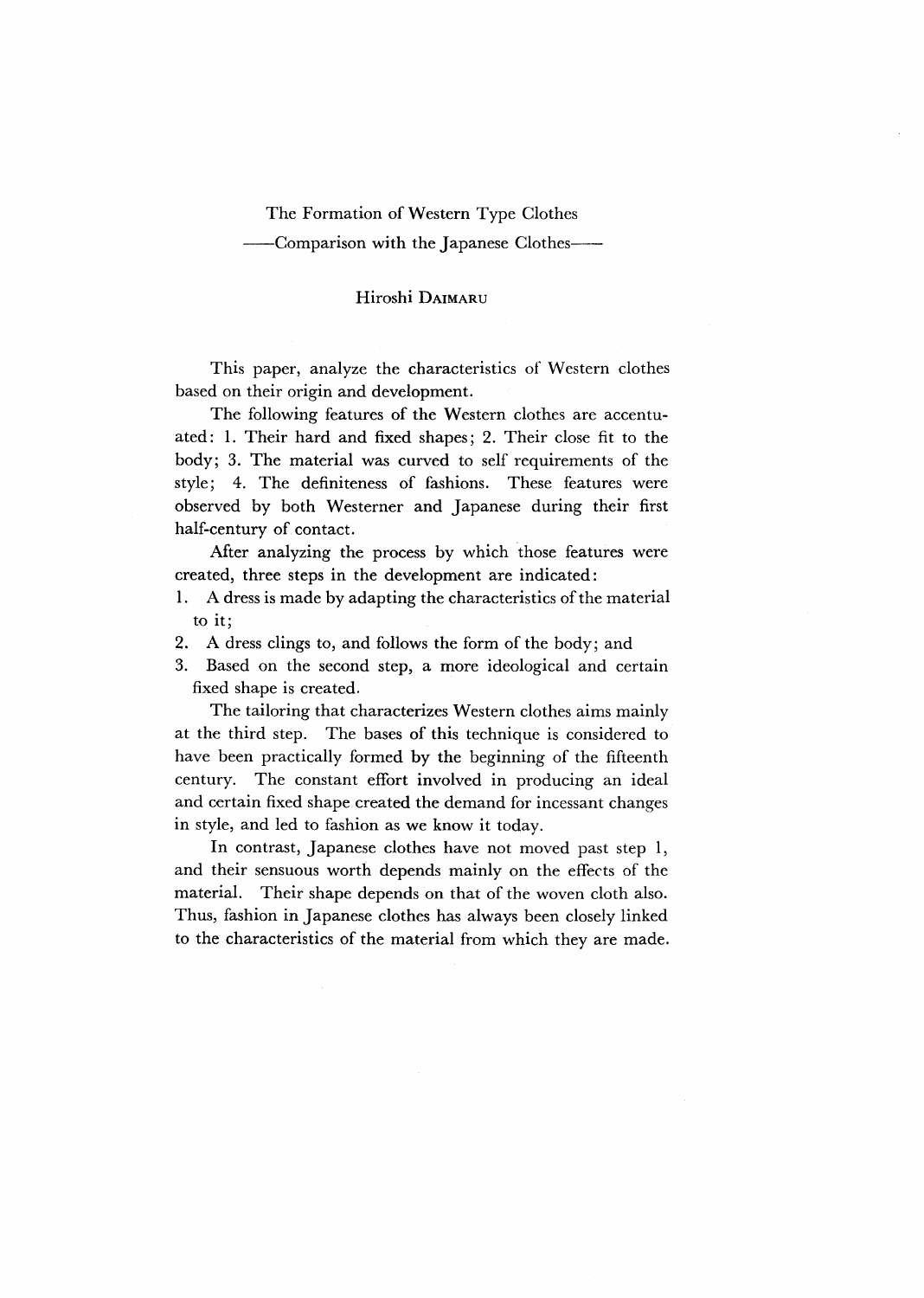|                                                         | 目                                                  | 次                 |     |
|---------------------------------------------------------|----------------------------------------------------|-------------------|-----|
| 1<br>序                                                  |                                                    |                   |     |
| 問題提起 ………………………………………………………………………… 1<br>$1 - 1$          |                                                    |                   |     |
| 和服にたいしての西欧型服装の特色 …………………………………………… 2<br>$1 - 2$         |                                                    |                   |     |
| 1-2-1 西欧人の和服認識のなかにみとめられる西欧服観 ……………………… 2                |                                                    |                   |     |
| $1 - 2 - 2$                                             | 近代裁縫書における日本人の西欧服観 …………………………………… 2                 |                   |     |
| 初期裁縫書                                                   | 中間期裁縫書 第二次大戦期                                      |                   |     |
| 概念規定––衣服の名称 ………………………………………………………………30<br>$1 - 3$       |                                                    |                   |     |
| 資料としての造形作品 ……………………………………………………………33<br>$1 - 4$         |                                                    |                   |     |
| 西欧型服装の形成過程…………………………………………………………………36<br>$\overline{2}$ |                                                    |                   |     |
| 中世全期にわたる仮説 ……………………………………………………………36<br>$2 - 1$         |                                                    |                   |     |
| 2-2 第 I 期 素材順応系の衣服 ………………………………………………………41              |                                                    |                   |     |
| 貫頭(挾体)衣                                                 | 布形衣 円筒衣                                            |                   |     |
| 第Ⅱ期 身体順応系の衣服 ………………………………………………………52<br>$2 - 3$         |                                                    |                   |     |
| 密着型円筒衣の成立                                               |                                                    | 袖 布形衣の衰退 円筒衣に付加され |     |
|                                                         | たひだ状衣的外観 中間様式の衣服                                   | 擬袖                |     |
| 2-4 第Ⅲ期 西欧型衣服 ………………………………………………………………………64             |                                                    |                   |     |
|                                                         | 定型構造衣の成立 分割化 補償としての肌着 袖つけのふ                        |                   |     |
| くらみ                                                     |                                                    |                   |     |
|                                                         |                                                    |                   |     |
|                                                         |                                                    |                   |     |
| 西欧近代における服装研究のカテゴリー …………………………………………78<br>$3 - 2$        |                                                    |                   |     |
|                                                         | 1. 旅行記·歴史読物 2. 考古学·文献学的研究                          |                   |     |
|                                                         | 3. 歴史学的研究 4. 総合的批判 5. 民族学的研究                       |                   |     |
|                                                         | 6. 社会·経済学的, 心理学的研究 7. 生理学的研究                       |                   |     |
|                                                         | 8. 教養書・実用書 9. 裁縫書・デザイン論                            |                   |     |
| 各期別の認識内容 …………………………………………………………… 106<br>$3 - 3$         |                                                    |                   |     |
| 3-3-1                                                   | 前西欧型衣服に関して ………………………………………………… 106                 |                   |     |
| $3 - 3 - 2$                                             | 身体順応系の衣服に関して …………………………………………… 108                 |                   |     |
| $3 - 3 - 3$                                             | 西欧型衣服に関して …………………………………………………… 115                 |                   |     |
| あとがき -- 二、三の附随的問題についてのメモ --……………………… 128<br>4           |                                                    |                   |     |
|                                                         | "非歴史的特色"について 展開のダイナミクス                             |                   |     |
| 文献<br>1                                                 | 欧文文献………………………………………………………………                       |                   | 169 |
| 文献<br>2                                                 | 手写本 (Bibliothèque Nationale, Paris 所蔵) ………………… 198 |                   |     |
| 文献<br>3                                                 | 日本語文献………………………………………………………………                      |                   | 210 |
| 写真出典 ……                                                 |                                                    |                   | 224 |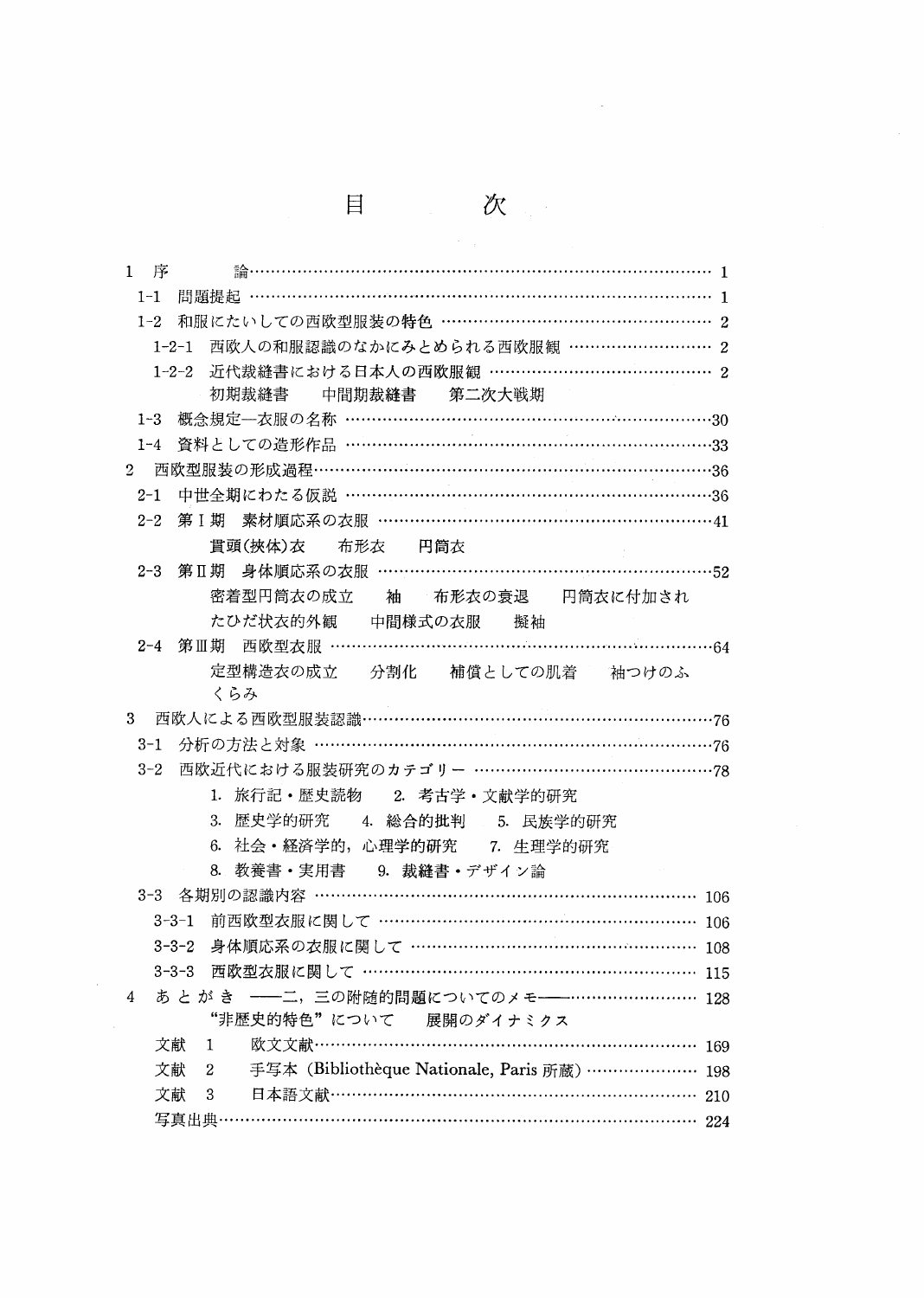国立民族学博物館研究報告別冊 4号

| 〔監        | 修〕 |   |   |  |  |
|-----------|----|---|---|--|--|
| 梅         | 棹  | 寓 | 夫 |  |  |
| 〔審 査 委 員〕 |    |   |   |  |  |
| 竹         | 村  | 卓 | ≍ |  |  |
| 伊         | 藤  | 幹 | 治 |  |  |
| 佐<br>k    | 木  | 髙 | 明 |  |  |
| 杉         | 本  | 尚 | 次 |  |  |
| 藤         | 井  | 知 | 昭 |  |  |

昭和62年2月20日発行 非売品

国立民族学博物館研究報告別冊 4号

- 発 行 国立民族学博物館 〒565 吹田市千里万博公園10-1 11 06 (876) 2151 (代表)
- 中西印刷株式会社 印 刷 〒602 京都市上京区下立売通小川東入 111 075 (441) 3155 (代表)

 $\mathcal{A}$